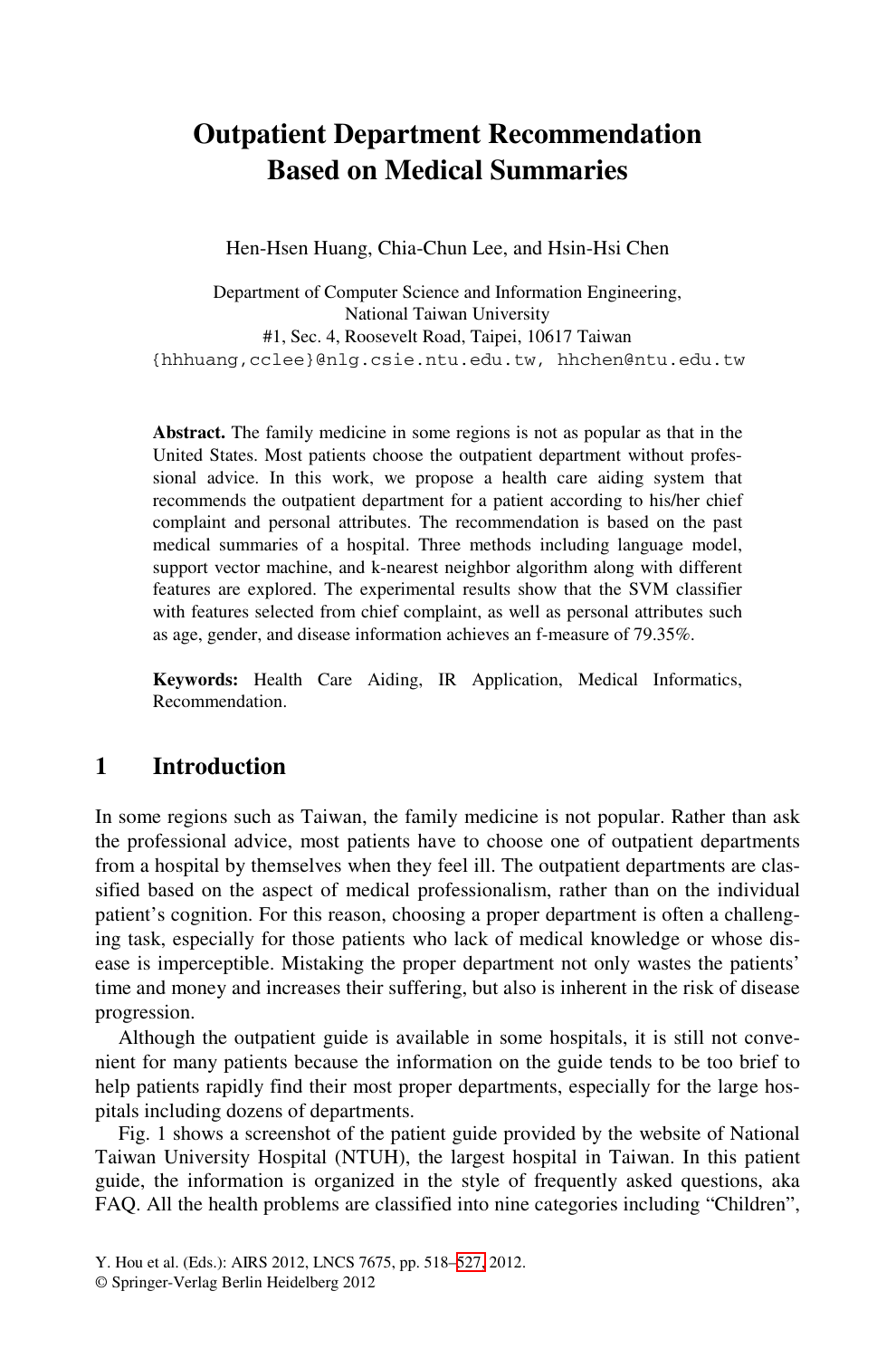"Nerves and Sensory", "Maternity and Urinary", "Skin", "Mental and Psychological", "Health check and Others", "Physique", "Beauty and Body", and "Eye, Ear, Nose, and Throat". The first entry in the guide is a pair of questions, such as "Which department should be taken for the children with development delay?" and the corresponding suggestion, "The pediatric rehabilitation and child psychologist in the department of pediatrics". For the category "Children", only 9 questions are listed in the guide. Even in the largest category "Health check and Others", only 19 questions are listed. It is obvious that this guide is too limited to cover thousands of health issues. In addition, the FAQ-styled data is not ideal for most patients to search the needed information. For instance, the question "Which department should be taken for the patient of stroke?" is aligned in the category "Nerves and Sensory", and the suggestion of this question is "department of neurology". In Chinese, "Nerves" and "Neurology" share the same terminology "神經". If a patient knows the stroke is an issue related to the nerves, and s/he is likely to know the department of neurology is the proper department to take. On the other hand, a patient who does not have any knowledge about the stroke and the nerves will never find this entry in the category "Nerves and Sensory" in this guide. The other instance is observed in the category "Mental and Psychological". The suggested department for all the questions in this category is "department of psychiatry", which is already suggested in the category name. This is a case of non-informative organization because the patient will choose the department of psychiatry without any doubt since s/he knows that her/his health trouble is related to psychology.

| 臺大醫院 > 就醫指南 > 就醫領知 > 我該看那一科 |           |                                          |                                   |  |  |  |  |
|-----------------------------|-----------|------------------------------------------|-----------------------------------|--|--|--|--|
|                             |           |                                          |                                   |  |  |  |  |
| 我該看那一科                      |           |                                          |                                   |  |  |  |  |
| □ 兒章方面                      | □神經、感覺方面  |                                          | □ 婦産、泌尿方面                         |  |  |  |  |
| □ 皮膚方面                      | □精神、心理方面  | □ 健檢、其他方面                                |                                   |  |  |  |  |
| 筋骨方面                        | □ 美容、美體方面 |                                          | □ 眼、耳 、鼻、喉方面問題                    |  |  |  |  |
|                             |           |                                          |                                   |  |  |  |  |
| 兒童方面<br>問題                  |           |                                          | 回源印建議                             |  |  |  |  |
| □ 兒童 弱尾 運 缓 排 那 一 科 ?       |           |                                          | 兒童門診之兒童復健、兒童心理科。                  |  |  |  |  |
| 。兒童有皮膚上的問題掛那一科?             |           |                                          | 兒童門診之兒童皮膚科。                       |  |  |  |  |
| 。兒童舌繫帶不正常提那一科?              |           | 置或種議。                                    | 先找兒童門診之兒童復健科醫師檢查,由醫師診斷後處          |  |  |  |  |
| 。兒童說話不清楚提載一科?               |           |                                          | 見童門診之見童復健科。                       |  |  |  |  |
| □成人/兒童長不高掛那一科?              |           | 成人:內科部之內分泌科。<br>兒童:兒童門診→小兒部→內分泌系。        |                                   |  |  |  |  |
| □成人/兒童檢查過敏源掛那一科?            |           | 成人:家醫科 或 耳鼻喉科。<br>兒童:兒童門診→小兒部→過敏系。       |                                   |  |  |  |  |
| □ 成人/兒童疝氣掛那一科?              |           | 成人:外科部之胃腸外科。<br>兒童:兒童門診→兒童外科或 兒童門診→兒童泌尿。 |                                   |  |  |  |  |
| □ 成人/兒童割包皮接那一科?             |           | 成人:泌尿科。<br>兒童:兒童門診→兒童外科或 兒童門診→兒童泌尿。      |                                   |  |  |  |  |
| □ 成人/兒童食道狭窄掛那一科?            |           |                                          | 成人;外科部之脑腔〔食道〕外科。<br>兒童:兒童門診→兒童外科。 |  |  |  |  |
|                             |           |                                          | TOP                               |  |  |  |  |
| 皮膚方面                        |           |                                          |                                   |  |  |  |  |
| 問 顕                         |           |                                          | 回恶                                |  |  |  |  |
| □ 點痣掛那一科?                   |           | 皮膚科。                                     |                                   |  |  |  |  |
| □脂肪瘤提那一科?                   |           |                                          | 皮膚科或外科部→整型外科。                     |  |  |  |  |
| □ 事汗症提那一科?                  |           | 皮膚科。                                     |                                   |  |  |  |  |
| □ 狐皇掛祁一科?                   |           |                                          | 皮膚科或外科部→鞍型外科。                     |  |  |  |  |
| □ 禿頭掛那一科?                   |           | 皮膚科。                                     |                                   |  |  |  |  |
| □頭皮上/裏長東西掛那一科?              |           |                                          | 皮膚科或外科部→整型外科。                     |  |  |  |  |
| □ 掉髮掛那一科 ?                  |           | 皮膚科。                                     |                                   |  |  |  |  |
| 。 計膳有分泌物掛郡一科?               |           | 皮膚科。                                     |                                   |  |  |  |  |
|                             |           |                                          | TOP                               |  |  |  |  |

**Fig. 1.** Screenshot of the patient guide on the website of NTUH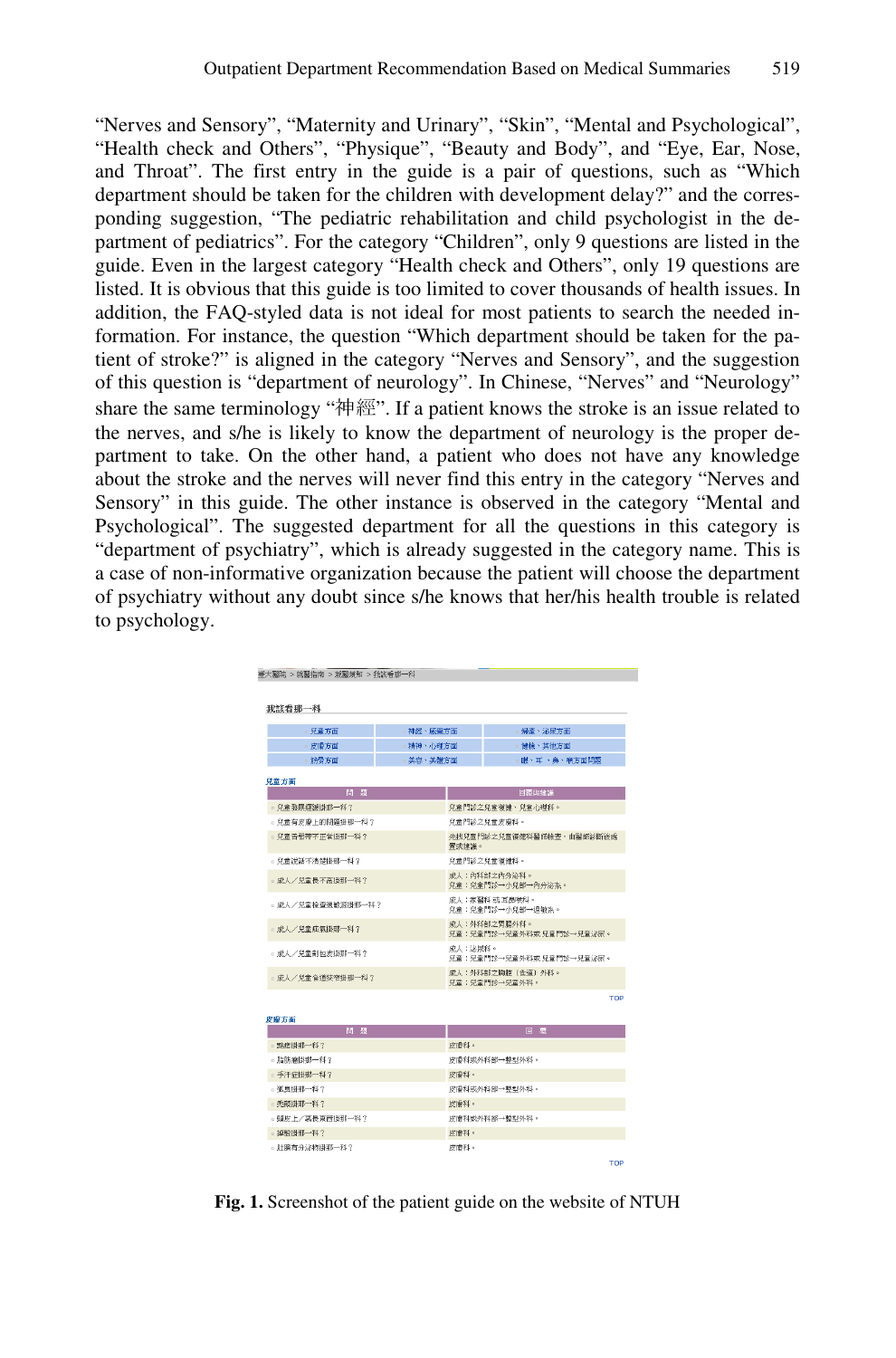From the above observations, the limited coverage and non-informative organization of outpatient guide is useless to many patients, and the patients are still used to ask the staffs in the hospital to get the right outpatient clinic. As a result, how to use the expensive medical resources efficiently becomes an important issue.

Instead of the outpatient guide and the human suggestion, we propose an automatic recommendation system that suggests a patient the most proper outpatient department according to the patient's chief complaint and personal attributes including age, gender, and chronic diseases. The rest of this paper is organized as follows. We introduce the experimental dataset in Section 2. The recommendation methods and the features to be explored are presented in Section 3. Section 4 shows and discusses the experimental results. Finally, we conclude this paper in Section 5.

#### **2 Experimental Dataset**

In the past, some information retrieval systems use the medical documents to tackle the issues relating to health care [1-2]. Some other work suggests patients useful health information based on learning algorithms [3]. To the best of our knowledge, using the medical documents to suggest patients the proper outpatient department is a new idea.

A set of medical documents from NTUH is employed to develop such a recommendation system. A data entry in the collection is a medical summary of a patient's visit. There are three parts in a medical summary, including a chief complaint, a brief history, and a course and treatment. The chief complaint is mostly a short statement that is said by a patient in the outpatient clinic declaring the purpose of his/her visit, which is usually a description of the patient's physical discomfort. The samples  $(S1)$ , (S2), (S3), and (S4) are some instances of chief complaints in our dataset.

- (S1) Epigastralgia for 10 days
- (S2) Tarry stool twice since last night
- (S3) Left thyroid goiter for about 1 year
- (S4) Cough and dyspnea for 3 days

As shown in the instances, a typical chief complaint consists of two elements, i.e., the symptoms found by the patient and the duration of these symptoms. The brief history is a summary about the physical conditions of the patient. The sample (S5) is the first two paragraphs of a brief history in our dataset.

(S5) This 61y/o female was a case of (1) schizophrenia, paranoid type, for 1 year and (2) asthma for more than 30 years, and she has taken medicine as instructed at 三總 hospital.

Several months ago, she began to have abdominal fullness especially after drink. Acid regurgitation sensation was found at times. And sleeplessness was caused by abdominal fullness. Abdominal pain, nausea, dysphagia, melena or heart burn sesation were not noted. However, body weight loss 4kg was noticed in recent 3 months (63kg ->59kg). Therefore, she went to 三總 hospital. On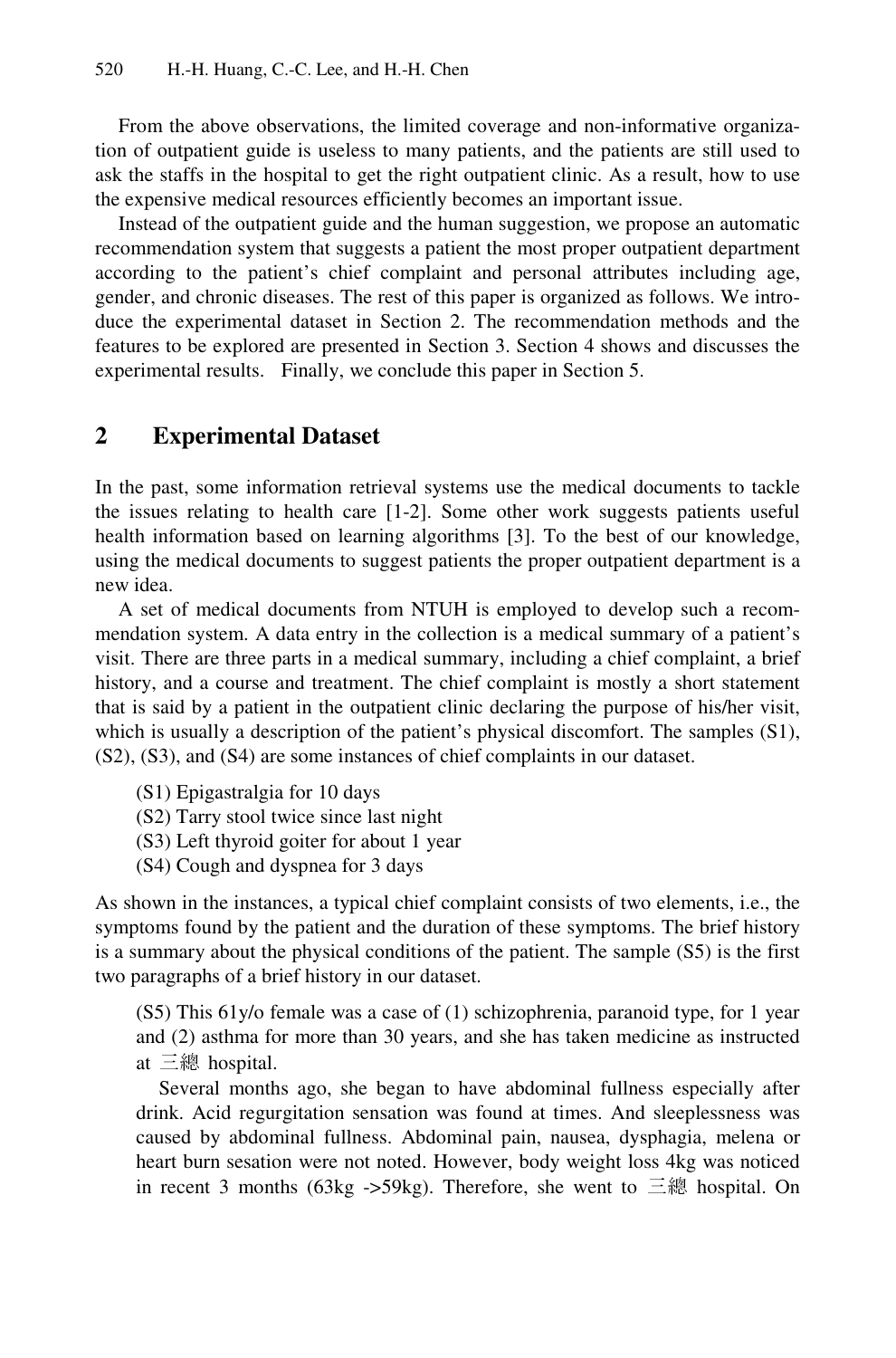94/12/30, PES revealed gastric mass on body post and her family was told of early gastric cancer. Pathology showed signet-ring adenocarcinoma.

The brief history is written by physicians in English with mixing a few Chinese terms such as person names and hospital names. As shown in the sample (S5), the word " $\equiv$ 總" is the name of another large hospital in Taiwan. The physicians describe the personal information about the patient and the past medical treatment of the patient in brief history as a reference for advanced treatment. In (S5), the personal attributes including the age and the gender of the patient are mentioned. In addition, the chronic diseases of the patient are also recorded in the brief history. For instance, the first part of the brief history in another medicine summary is provided as the sample (S6).

(S6) The 74 year old woman was a patient with diabetes mellitus, hypertension, chronic renal insufficiency, neurogenic bladder under medical control for six years.

The chronic diseases of the patient such as diabetes mellitus and hypertension are described in the brief history as information for the medical diagnosis and treatment.

The third part of a medical summary is the course and treatment. In this part, the treatment processes such as medication administration, inspection, surgery and the treatment outcomes are described in detail. For instance, the first paragraph of a course and treatment is shown as the sample (S7).

(S7) For her uremic symptoms and hyperkalemia, she started to receive regular hemodialysis three times a week at the day on admission. Peritoneal dialysis was chosen for long term dialysis and Tenckhoff catheter implantation was performed on 95/1/23.

The other instance (S8) shows how the medication administration and the outcomes of inspection described in a course and treatment as follows.

(S8) After admission, he received Gemzar 1920mg (1000mg/m2) and Carboplatin 450mg(AUC=6) on 2006/01/09 smoothly. Besides, chest echo on 1/09 showed minimal left pleural effusion and left supravicular lymph node aspiration was done on the same day. The cytology result was pending. No fever or specific discomforts developed. Under the relative stable condition, he was discharged on 1/10 and followed up at OPD.

All the fields of each medicine summary are listed in Table 1. Besides the three major parts, i.e., chief complaint, brief history, and course and treatment, several metadata are available in each medical summary. The patient's name, the physician's name, and the date of the visit are removed in this dataset because of the privacy. Department is the critical information for our work. After the medical summaries from the smaller departments whose medical summaries are no more than 1,000 are excluded, all the rest medical summaries are classified into 14 classes according to their departments. The statistics of our dataset is shown in Table 2.

From the dataset, we can obtain the department and the chief complaint of each medical summary. In addition, the age, the gender, and the chronic diseases of the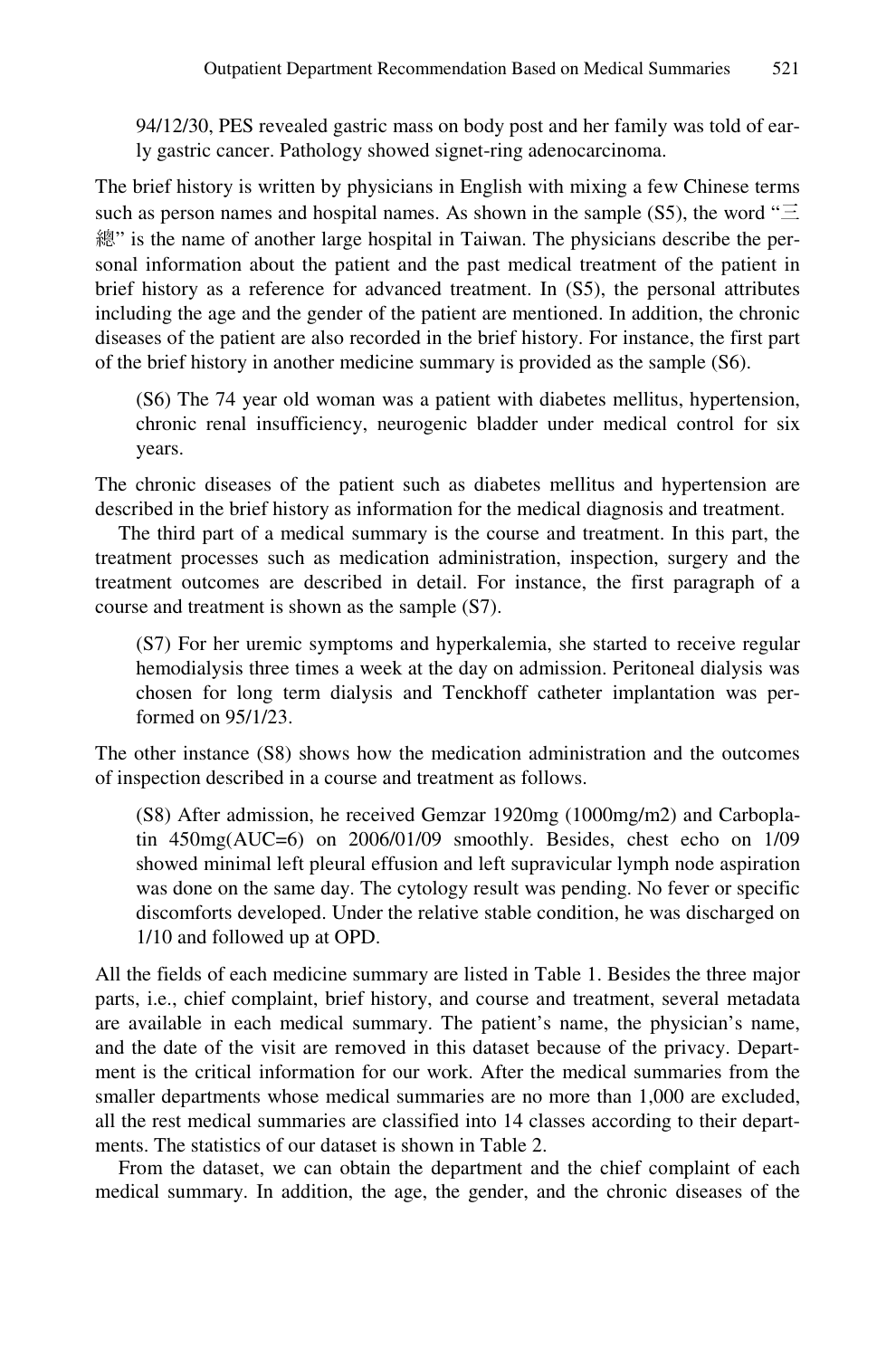| Fields                 | Explanation                                 | Samples                   |
|------------------------|---------------------------------------------|---------------------------|
| <b>Chief Complaint</b> | The statement said by a patient describing  | See (S1), (S2), (S3), and |
|                        | the symptoms of the comfort or the illness  | (S4)                      |
| <b>Brief History</b>   | The personal information and the past medi- | See $(S5)$ and $(S6)$     |
|                        | cine events of the patient                  |                           |
| Course and Treatment   | The processes and the outcomes of this      | See $(S7)$ and $(S8)$     |
|                        | treatment                                   |                           |
| Department             | The outpatient department                   | department of neurology   |
| Ward                   | The patient's ward number                   | 13D 1201                  |
| Year                   | The year of the patient's visit             | 2006                      |

|  | Table 1. The fields in a medicine summary in our dataset |  |
|--|----------------------------------------------------------|--|
|--|----------------------------------------------------------|--|

**Table 2.** Statistics of the dataset

| Department                       | Number of entries |
|----------------------------------|-------------------|
| Dental                           | 1,969             |
| Dermatology                      | 1,144             |
| ENT (Ear, Nose, and Throat)      | 6,400             |
| <b>Internal Medicine</b>         | 32,160            |
| Neurology                        | 2,544             |
| <b>Obstetrics and Gynecology</b> | 8,928             |
| Oncology                         | 5,082             |
| Ophthalmology                    | 4,332             |
| Orthopedics                      | 8.759             |
| Pediatrics                       | 10.904            |
| Rehabilitation                   | 1,575             |
| Psychiatry                       | 1,777             |
| Surgery                          | 27,531            |
| Urology                          | 7,216             |
| Total                            | 120.321           |

patient are extracted as features as well. Therefore, we can use this dataset as training data to build a recommendation system that ranks the departments according to a patient's input such as the chief complaint and the personal attributes.

# **3 Methods**

We model the recommendation task as a ranking problem, and three ranking approaches and various features are explored in the experiments. The ranking algorithms are introduced as follows.

#### **3.1 Language Model**

The idea is to find a department such that the chief complaint of a patient is generated most likely by the model trained by the previous patients' complaints of the department. In the training stage, we train each department as a language model based on the patients' medical summaries in the department. In the test stage, the perplexities between the input and all the departments are calculated to rank the departments.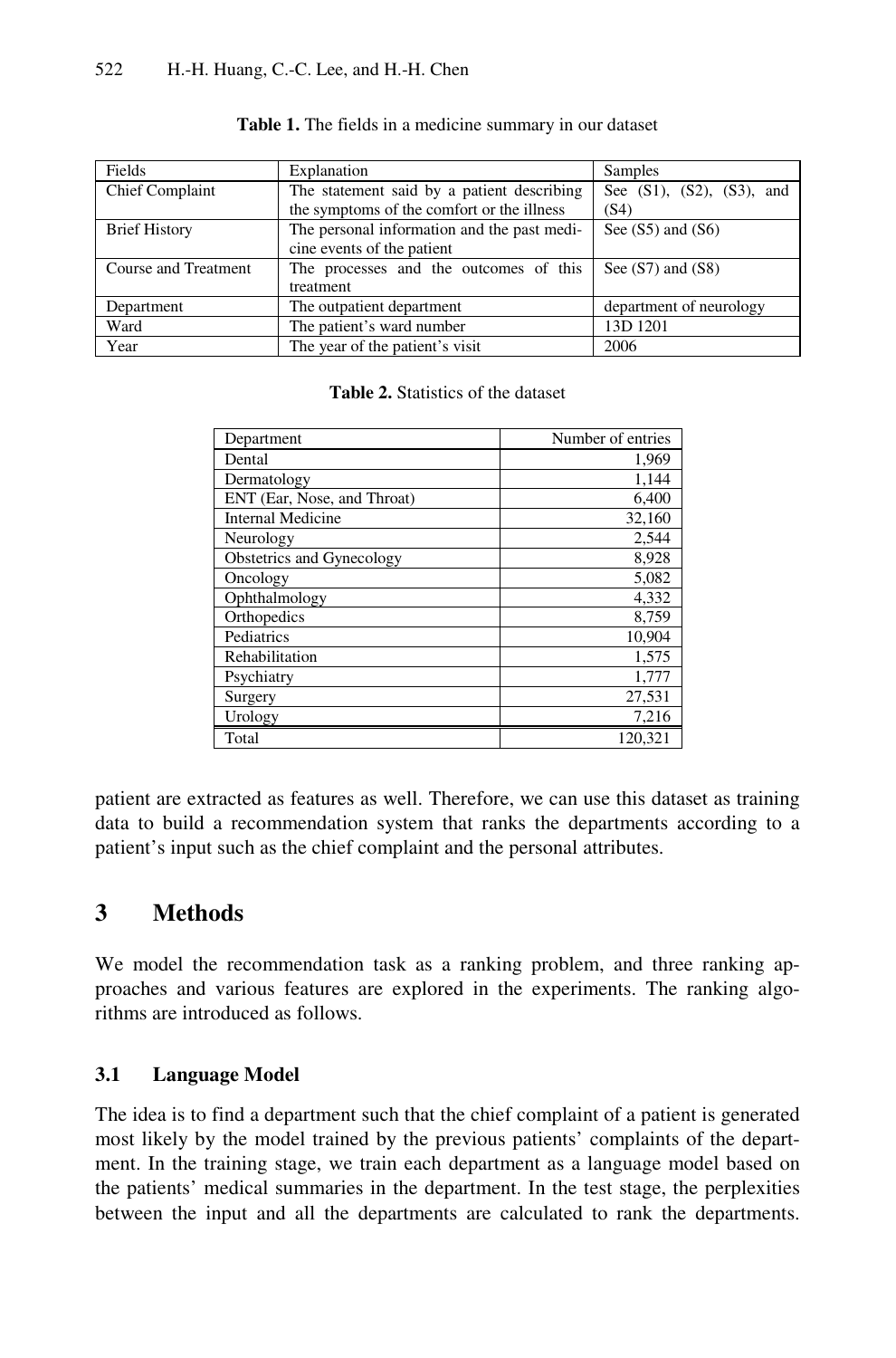The lower the perplexity is, the more likely the input is related to the department. As a result, the department with the lowest perplexity is the most proper department for the input. The SRI Language Modeling Toolkit  $(SRILM)^{1}$  is utilized to training and testing the language models. The depth of language models are set as trigram, which is better than unigram and bigram in the experiments.

### **3.2 Support Vector Machine**

Department recommendation can be modeled as a text classification task. Support vector machine (SVM), a powerful classification algorithm in many applications, is adopted. In the training stage, we train a multi-class SVM classifier with the training set. In the test stage, the SVM classifier not only predicts the most proper class for the given input, but also reports the confidence measures of all classes for the input. Thus, we can rank the departments by their confidence measures for an input instance. The  $LIBVSM<sup>2</sup>$  [4] is used in this work, and the kernel is L2-regularized logistic regression. The parameters are optimized with a grid search algorithm.

## **3.3 k-Nearest Neighbor Algorithm**

We can predict the most suitable department based on collective intelligence embedded in medical summaries. The basic idea is that the department selection of patients can be regarded as their votes on the departments. The patients' experiences will give a hint to make decision. The instance-based k-nearest neighbor (kNN) algorithm is explored. We set the k to 5, which is the best value in the preliminary experiments. In contrast to SVM, the kNN algorithm is local sensitive. We will compare the performances of the three different ranking algorithms and show their differences.

#### **3.4 Features**

j

For each medical summary in the dataset, the chief complaint and the personal information extracted from the brief history are encoded as features.

*Chief Complaint*: A chief complaint is a sentence or a fragment of a sentence written in English. We first convert all the alphabetic characters in chief complaints to lowercase. All the words are segmented and performed with the Porter $2<sup>3</sup>$  algorithm to obtain their root forms. For the language model, each chief complaint is represented as a sequence of words. For SVM and kNN, the bag-of-words representation is applied.

*Personal Attributes*: The personal attributes of a patient including the age, the gender, and the chronic diseases of the patient are extracted from the brief history. The beginnings of most brief histories are described in a similar pattern like "This X year-old man", "This X years old female", or "This X y/o woman". Therefore, age extraction can be formulated by a pattern matching. Similarly, the gender can also be captured

<sup>1</sup> http://www.speech.sri.com/projects/srilm/

<sup>2</sup> http://www.csie.ntu.edu.tw/~cjlin/libsvm/

<sup>3</sup> http://pypi.python.org/pypi/stemming/1.0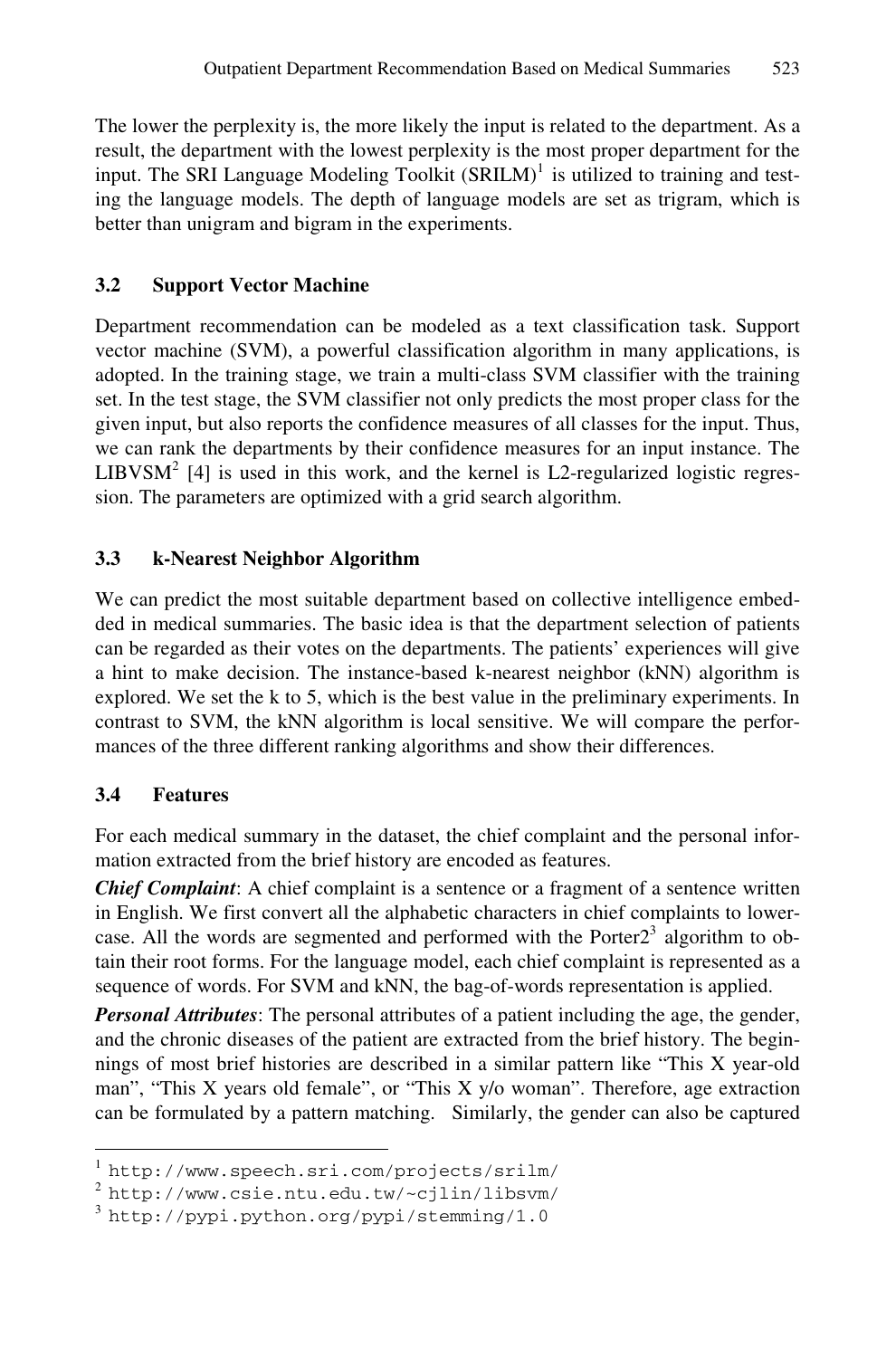with a dictionary where the gender-related nouns including "female", "man", "girl", etc. are collected. Some instances are shown as follows.

(S9) This 70 year-old gentleman had past history of .... (S10) This 42 y/o female was healthy before ... (S11) This 64 y/o lady was well before. No weight loss, general malaise, or other subjective complaints was noted recently...

To extract the chronic diseases, we prepare a dictionary in which 21,030 terms about diseases are collected. The simple pattern matching algorithm does not work well due to the noises from the long patient histories. In other words, many diseases that do not really attack a patient may be also mentioned in the brief history as background information. For instance, the patient's family history is frequently described in the brief history, and the suspected diseases that have been ruled out will be also recorded. In order to avoid introducing these noises, we use a position sensitive algorithm to matching the patterns. The idea is that the real chronic diseases of a patient tend to be described in the first two sentences. For this reason, we only match the diseases that appear in the first two sentences.

## **4 Experiments and Discussion**

#### **4.1 Experimental Results**

The experimental results of using language model, SVM, and kNN with all the features for each department are shown in Table 3. All the models in the experiments are evaluated by 10-fold cross validation. The reported metrics are precision, recall, and f-measure. The t-test is used for significance testing. P  $(\%)$ , R  $(\%)$ , and F  $(\%)$  in the header denote precision, recall, and f-measure in percentage, respectively. SVM significantly outperforms the other two models at p=0.0001. The departments whose fmeasures are more than 90% are dental, obstetrics & gynecology, ophthalmology, and psychiatry. The common property of these four departments is that the health troubles related to them are limited to definite parts of the body or the specific functions of the human being. For instance, the department of dental is related to the troubles of the mouth and teeth, and the department of psychiatry is related to the mental. The department of oncology is the one having the poorest performance. This is understandable because cancer can attack all organs in human body, and various symptoms may point to cancer. Fortunately, the poor performance of the department of oncology is not an issue in practice. In fact, the cases of cancer are usually found in the other specialist outpatients. For this reason, suggesting the patients with cancer potential for a specialist outpatient is not really wrong.

In the second experiment, we explore the performance of individual features used in the best model, the SVM classifier. The results are shown in Table 4. All the numbers in the table are f-measures in percentage. The CC in the header is the abbreviation of Chief Complaint. The additional gender information does not significantly improve the performance at p=0.05. One reason may be that many diseases are unrelated to a specific gender. On the other hand, the gender information is also useless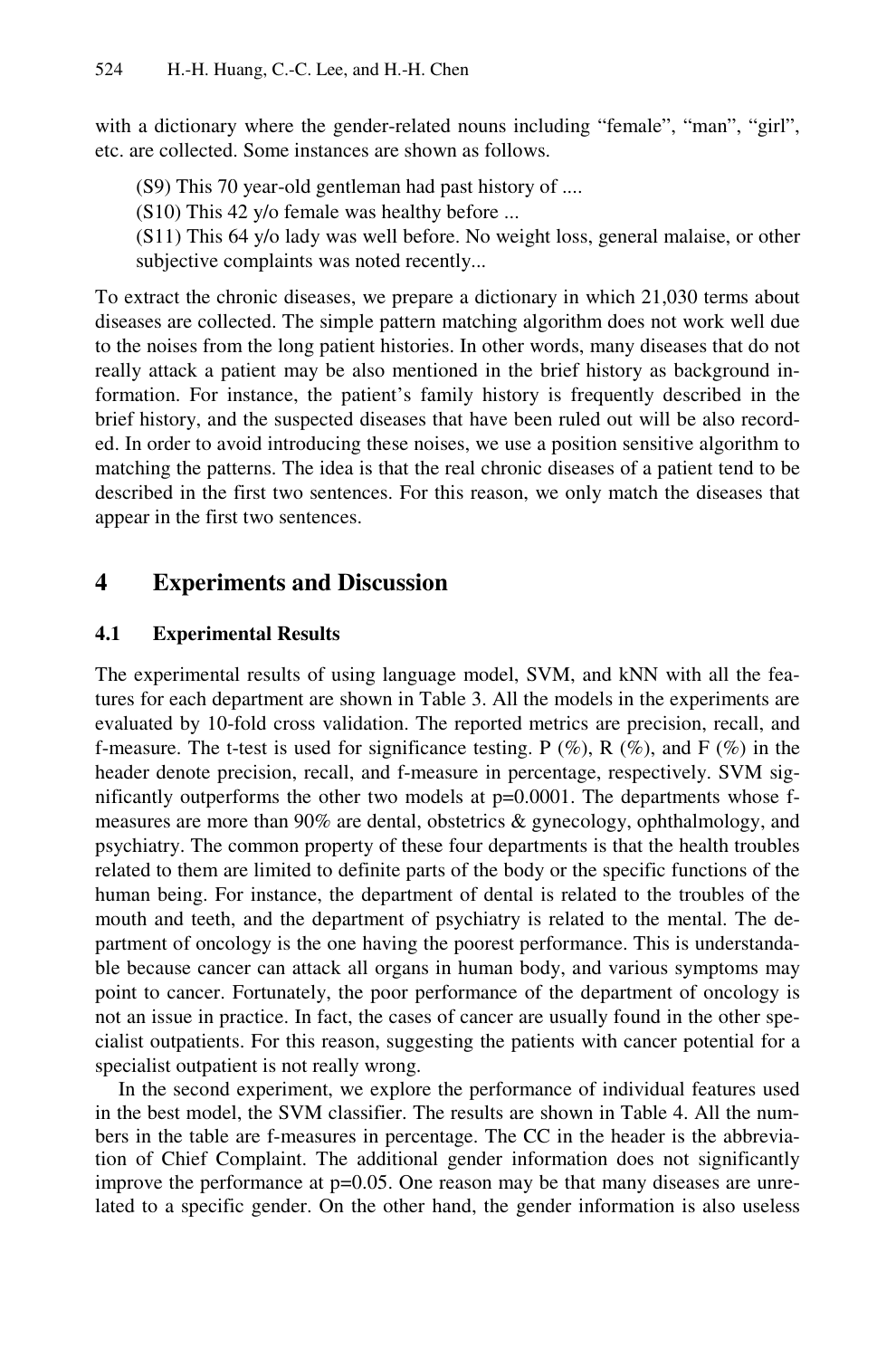|                          | Models         |         |         |         |         |         |         |         |         |  |
|--------------------------|----------------|---------|---------|---------|---------|---------|---------|---------|---------|--|
| Departments              | Language Model |         |         | SVM     |         |         | kNN     |         |         |  |
|                          | $P(\%)$        | $R(\%)$ | $F(\%)$ | $P(\%)$ | $R(\%)$ | $F(\%)$ | $P(\%)$ | $R(\%)$ | $F(\%)$ |  |
| Dental                   | 80.72          | 90.35   | 85.26   | 91.44   | 85.17   | 88.19   | 82.38   | 79.08   | 80.69   |  |
| Dermatology              | 53.62          | 79.02   | 63.89   | 82.53   | 67.74   | 74.41   | 75.07   | 50.26   | 60.21   |  |
| <b>ENT</b>               | 86.82          | 83.39   | 85.07   | 85.67   | 86.78   | 86.22   | 58.02   | 81.69   | 67.85   |  |
| <b>Internal Medicine</b> | 73.11          | 75.54   | 74.30   | 73.67   | 82.01   | 77.62   | 69.90   | 73.24   | 71.53   |  |
| Neurology                | 47.90          | 59.28   | 52.99   | 66.10   | 52.12   | 58.29   | 53.87   | 33.14   | 41.03   |  |
| Obstetrics & Gynecol-    | 94.34          | 90.40   | 92.33   | 94.84   | 91.83   | 93.31   | 88.10   | 86.42   | 87.26   |  |
| ogy                      |                |         |         |         |         |         |         |         |         |  |
| Oncology                 | 52.24          | 56.75   | 54.40   | 67.20   | 47.36   | 55.56   | 60.67   | 30.83   | 40.89   |  |
| Ophthalmology            | 95.17          | 95.48   | 95.32   | 95.59   | 94.97   | 95.28   | 89.50   | 88.78   | 89.14   |  |
| Orthopedics              | 84.51          | 85.27   | 84.89   | 85.32   | 87.27   | 86.29   | 68.90   | 84.72   | 76.00   |  |
| Pediatrics               | 87.02          | 85.28   | 86.14   | 87.50   | 88.77   | 88.13   | 87.33   | 84.87   | 86.08   |  |
| Rehabilitation           | 49.39          | 56.57   | 52.74   | 73.09   | 53.46   | 61.75   | 53.81   | 38.98   | 45.21   |  |
| Psychiatry               | 87.45          | 93.36   | 90.31   | 94.38   | 88.86   | 91.54   | 94.77   | 69.27   | 80.04   |  |
| Surgery                  | 69.20          | 63.66   | 66.31   | 70.45   | 69.48   | 69.96   | 60.99   | 59.05   | 60.00   |  |
| Urology                  | 84.79          | 81.43   | 83.08   | 87.33   | 81.46   | 84.29   | 71.01   | 71.78   | 71.39   |  |
| Macro-Averaged           | 74.73          | 78.27   | 76.22   | 82.51   | 76.95   | 79.35   | 72.45   | 66.58   | 68.38   |  |

**Table 3.** Performance of the three algorithms with all the features

**Table 4.** F-measures of the SVM classifier with different feature combinations

| Departments             | Features |          |           |             |        |  |  |  |  |
|-------------------------|----------|----------|-----------|-------------|--------|--|--|--|--|
|                         | CC       | $CC+Age$ | CC+Gender | CC+Diseases | All    |  |  |  |  |
| Dental                  | 84.44%   | 82.61%   | 84.10%    | 89.35%      | 88.19% |  |  |  |  |
| Dermatology             | 65.87%   | 67.47%   | 67.56%    | 72.57%      | 74.41% |  |  |  |  |
| <b>ENT</b>              | 82.21%   | 82.60%   | 82.21%    | 85.88%      | 86.22% |  |  |  |  |
| Internal Medicine       | 70.14%   | 73.81%   | 70.23%    | 76.59%      | 77.62% |  |  |  |  |
| Neurology               | 47.92%   | 49.18%   | 48.45%    | 58.06%      | 58.29% |  |  |  |  |
| Obstetrics & Gynecology | 88.00%   | 88.72%   | 88.50%    | 93.39%      | 93.31% |  |  |  |  |
| Oncology                | 40.38%   | 41.66%   | 41.04%    | 54.45%      | 55.56% |  |  |  |  |
| Ophthalmology           | 93.34%   | 93.33%   | 93.43%    | 95.34%      | 95.28% |  |  |  |  |
| Orthopedics             | 84.17%   | 84.30%   | 84.13%    | 86.01%      | 86.29% |  |  |  |  |
| Pediatrics              | 66.73%   | 85.58%   | 67.14%    | 84.13%      | 88.13% |  |  |  |  |
| Rehabilitation          | 56.40%   | 57.34%   | 57.08%    | 58.55%      | 61.75% |  |  |  |  |
| Psychiatry              | 84.54%   | 85.75%   | 85.20%    | 91.01%      | 91.54% |  |  |  |  |
| Surgery                 | 64.17%   | 64.47%   | 64.17%    | 69.75%      | 69.96% |  |  |  |  |
| Urology                 | 80.48%   | 81.37%   | 81.01%    | 84.08%      | 84.29% |  |  |  |  |
| Macro-Averaged          | 72.06%   | 74.16%   | 72.45%    | 78.51%      | 79.35% |  |  |  |  |

for the gender-specific departments such as obstetrics  $\&$  gynecology. As expected, the feature of chronic diseases is very useful, especially for certain departments such as oncology and psychiatry. The overall performance of using the features Chief Complaint and chronic diseases (denoted as CC+Diseases in Table 4) is close to using all the features (denoted as All). However, using all the features still yields a significant improvement at p=0.0001.

The confusion matrix of SVM classification is shown in Table 5. Each row of Table 5 shows the percentages of instances of a department that are classified into the 14 departments. The two largest departments, Internal Medicine and Surgery, are the two departments that most instances are misclassified into. The reason is that these two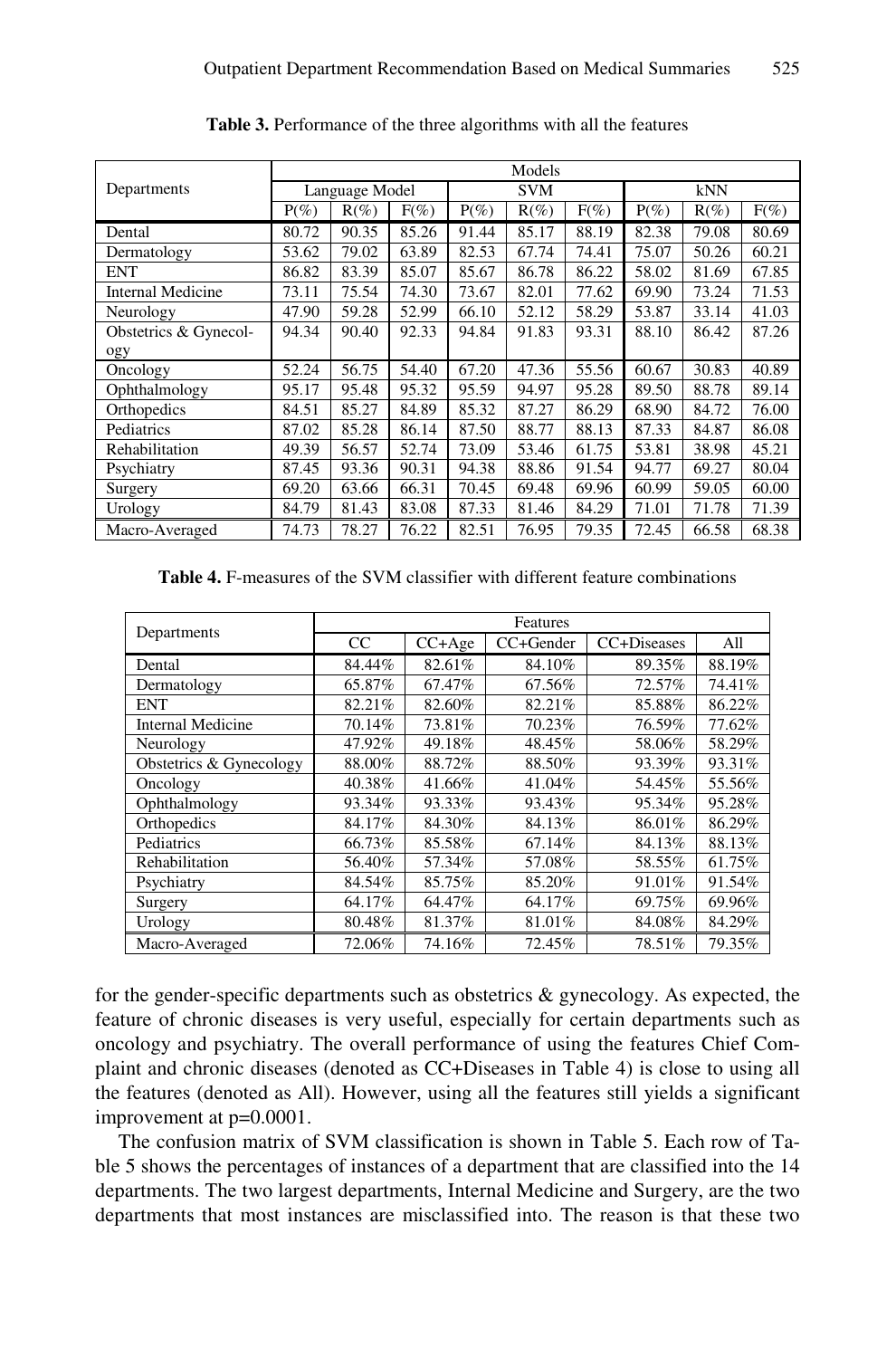departments are more general than the specific organ specialist departments. It is a common situation that a patient would be referred to the department of surgery from the department of internal medicine for surgery, and then would be referred to the internal medicine back for postoperative follow. Another common situation is that a patient of a specialist department would be referred to the department of surgery for surgery, and then would be referred to the department of oncology for chemotherapy after the surgery. For this reason, the specialist departments, the department of internal medicine, the department of surgery, and the department of oncology share a number of common patients.

A special case is that 10.22% of Rehabilitation instances are misclassified into Neurology. This is the most frequent misclassification besides the cases that Internal Medicine and Surgery are involved. A major disease of the department of neurology is the stroke (cerebrovascular accident, CVA), which might cause the inability to move limbs. To recover the loss body function of stroke patients, rehabilitation treatment is usually used on those patients. Thus, the patients of Neurology and Rehabilitation are higher overlapped. (S12) is an instance of a stroke patient who accepted the treatment from the department of rehabilitation.

(S12) Sudden onset right limb weakness and speech disturbance on 98/3/6.

| Actual     | <b>Predicted Class</b> |       |            |       |       |       |       |       |       |       |       |       |       |       |
|------------|------------------------|-------|------------|-------|-------|-------|-------|-------|-------|-------|-------|-------|-------|-------|
| Class      | Dent                   | Derm. | <b>ENT</b> | Med   | Neur. | O&G   | Onc   | Ophth | Ortho | Pedi  | Reha  | Psvc  | Surg  | Urol  |
| Dent       | 85.17                  | 0.10  | 2.84       | 1.83  | 0.05  | 0.10  | 0.36  | 0.05  | 0.46  | 0.76  | 0.00  | 0.00  | 7.87  | 0.41  |
| Derm       | 0.52                   | 67.74 | 0.87       | 16.78 | 0.17  | 0.26  | 0.44  | 0.26  | 1.66  | 1.05  | 0.00  | 0.00  | 9.88  | 0.35  |
| <b>ENT</b> | 0.23                   | 0.05  | 86.78      | 3.73  | 0.06  | 0.05  | 0.97  | 0.19  | 0.13  | 0.61  | 0.00  | 0.00  | 7.03  | 0.17  |
| Med        | 0.05                   | 0.28  | 0.44       | 82.01 | 0.82  | 0.39  | 2.02  | 0.19  | 0.71  | 1.31  | 0.27  | 0.13  | 10.48 | 0.90  |
| Neur       | 0.00                   | 0.08  | 0.94       | 23.70 | 52.12 | 0.16  | 0.67  | 0.79  | 1.02  | 0.63  | 3.69  | 1.26  | 14.31 | 0.63  |
| O&G        | 0.04                   | 0.02  | 0.08       | 2.26  | 0.00  | 91.83 | 0.17  | 0.00  | 0.21  | 0.48  | 0.00  | 0.01  | 4.05  | 0.83  |
| Onc        | 0.10                   | 0.08  | 3.92       | 28.87 | 0.35  | 0.61  | 47.36 | 0.08  | 1.38  | 0.26  | 0.14  | 0.02  | 15.72 | 1.12  |
| Ophth      | 0.07                   | 0.02  | 0.23       | 1.04  | 0.07  | 0.12  | 0.07  | 94.97 | 0.39  | 0.35  | 0.00  | 0.00  | 2.45  | 0.23  |
| Ortho      | 0.17                   | 0.06  | 0.13       | 1.78  | 0.06  | 0.05  | 0.25  | 0.07  | 87.27 | 0.53  | 0.13  | 0.00  | 9.37  | 0.15  |
| Pedi       | 0.13                   | 0.07  | 0.29       | 4.23  | 0.14  | 0.22  | 0.23  | 0.08  | 0.34  | 88.77 | 0.05  | 0.06  | 5.25  | 0.15  |
| Reha       | 0.00                   | 0.00  | 0.32       | 16.70 | 10.22 | 0.19  | 0.32  | 0.00  | 3.62  | 0.76  | 53.46 | 0.06  | 12.70 | 1.65  |
| Psyc       | 0.06                   | 0.11  | 0.28       | 5.46  | 1.07  | 0.17  | 0.11  | 0.00  | 0.06  | 0.51  | 0.11  | 88.86 | 2.98  | 0.23  |
| Surg       | 0.27                   | 0.15  | 1.50       | 18.80 | 0.68  | 0.58  | 1.20  | 0.24  | 2.92  | 2.61  | 0.33  | 0.04  | 69.48 | 1.17  |
| Urol       | 0.06                   | 0.03  | 0.21       | 6.75  | 0.03  | 1.05  | 0.44  | 0.10  | 0.28  | 0.33  | 0.15  | 0.00  | 9.12  | 81.46 |

**Table 5.** Confusion matrix of SVM classification

#### **4.2 Discussion**

Our department recommendation system is an aiding tool for the patients seeking the proper outpatient department. Even if the accuracy of the recommendation is not perfect, some incorrect suggestions will not cause serious risk in practice. If a patient takes a wrong department, the physician will find this error and give an appropriate treatment. Such a change can also be a feedback to refine the recommendation system. In general, the proposed system provides decent and efficient suggestions to most patients.

Although the chief complaints are said by patients, all the chief complaints in our dataset are recorded by physicians. The physicians try to record the patients' words as realistic as possible, but the gap between experts and the public cannot be ignored. Different choices of words by the general public may decrease the performance of this